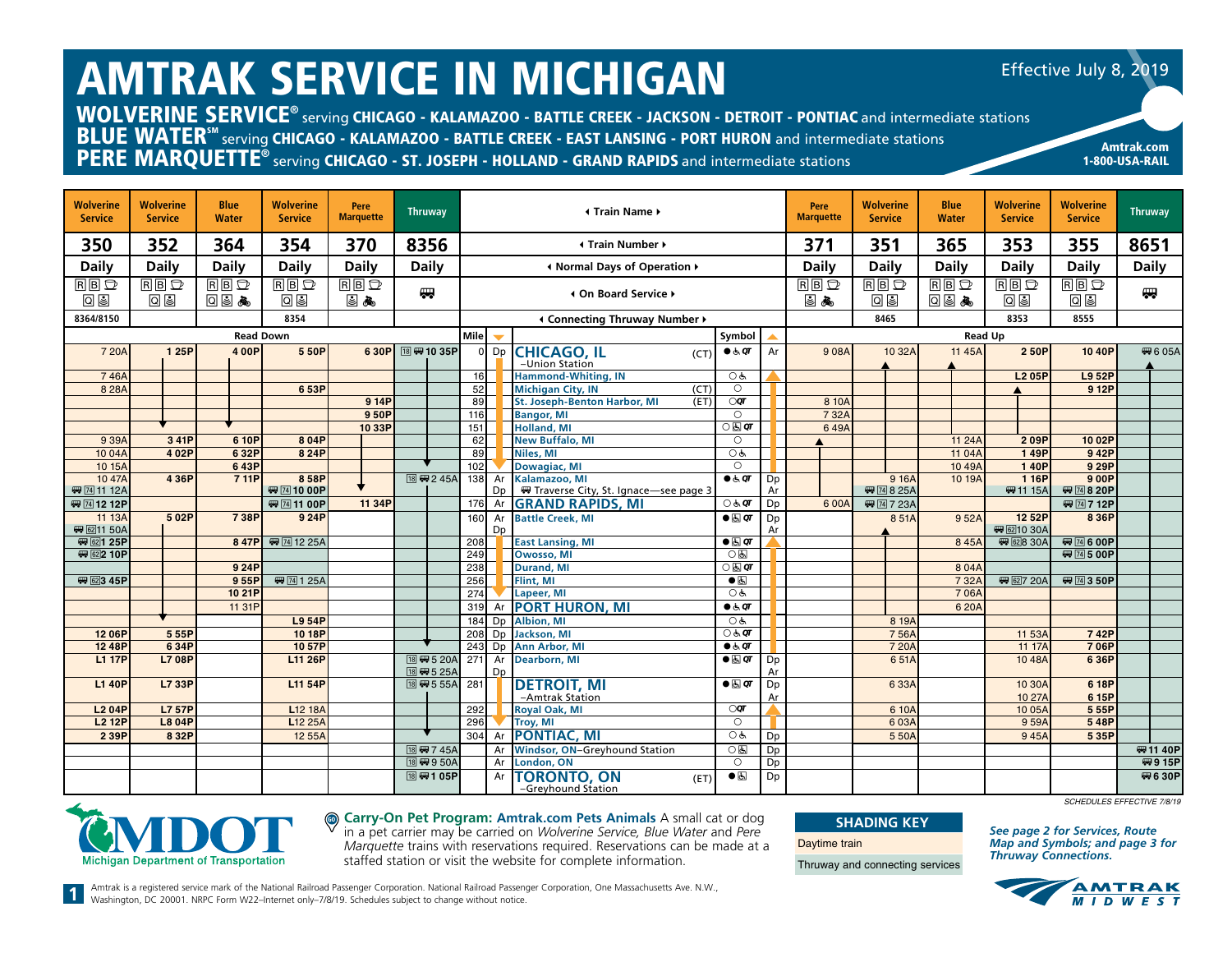Effective July 8, 2019

Amtrak.com 1-800-USA-RAIL

## AMTRAK SERVICE IN MICHIGAN WOLVERINE SERVICE®, BLUE WATER℠and PERE MARQUETTE®

#### **Service on Wolverine®, Blue Water**<sup>sM</sup> and **Pere Marquette®**

- **R Coaches: Reservations required.**<br>**R Business class:** Ticket price include Business class: Ticket price includes non-alcoholic beverage and access to the Amtrak Metropolitan Lounge in Chicago.
- Cafe: Sandwiches, snacks and beverages.
- S Wi-Fi available.<br><sup>[Q]</sup> Amtrak Quiet C
- Amtrak Quiet Car (Monday-Friday only) on *Wolverine Service* and *Blue Water*.
- $\clubsuit$  **Bicycles:** A limited number of spaces are available to transport standard bicycles to/from most *Wolverine Service, Blue Water* and *Pere Marquette* stations. Reservations are required; nominal charges apply; passenger assists with loading and unloading as carry-on baggage on the *Blue Water*  and checked trainside on the *Pere Marquette.* Visit Amtrak.com/bikes for more information.
- 18 Greyhound Lines Thruway connection at Chicago Union Station. Amtrak tickets are sold only when purchasing a connecting or return Amtrak train ticket. Otherwise, buy ticket directly from Greyhound.
- Greyhound Lines Thruway connection at Dearborn.
- <sup>32</sup> Indian Trails Thruway connection at Battle Creek.<br><sup>74</sup> Indian Trails Thruway connection at Kalamazoo. F
- Indian Trails Thruway connection at Kalamazoo. For Thruway connection from Grand Rapids to Trains 350 and 354, and from Train 351 to Grand Rapids, see page 3.

Golf Bags: A limited number of spaces are available to transport golf bags to/from all stations. Reservations are required; nominal charges apply; passenger assists with loading, stowing and unloading.

#### **All Amtrak services and stations are non-smoking.**

*See page 3 for Thruway Connections.*





**The** *Wolverine Service, Blue Water* **and** *Pere Marquette* **are financed primarily through funds made available by the Michigan State Department of Transportation.**

Amtrak *Wolverine Service* connects with the QLINE streetcar at the Detroit station. Ride the QLINE streetcar to many attractions along Woodward Avenue in downtown Detroit. For other Michigan travel information, visit michigan.org.



 $\sigma$ Quik-Trak self-serve ticketing kiosk

Thruway Bus stop Ferry connection

**CO** i fili

- **图 Station wheelchair accessible; not all** between station and train.
- station facilities accessible.

2 Amtrak is a registered service mark of the National Railroad Passenger Corporation. National Railroad Passenger Corporation, One Massachusetts Ave. N.W., Washington, DC 20001. NRPC Form W22-Internet only-7/8/19. Schedule